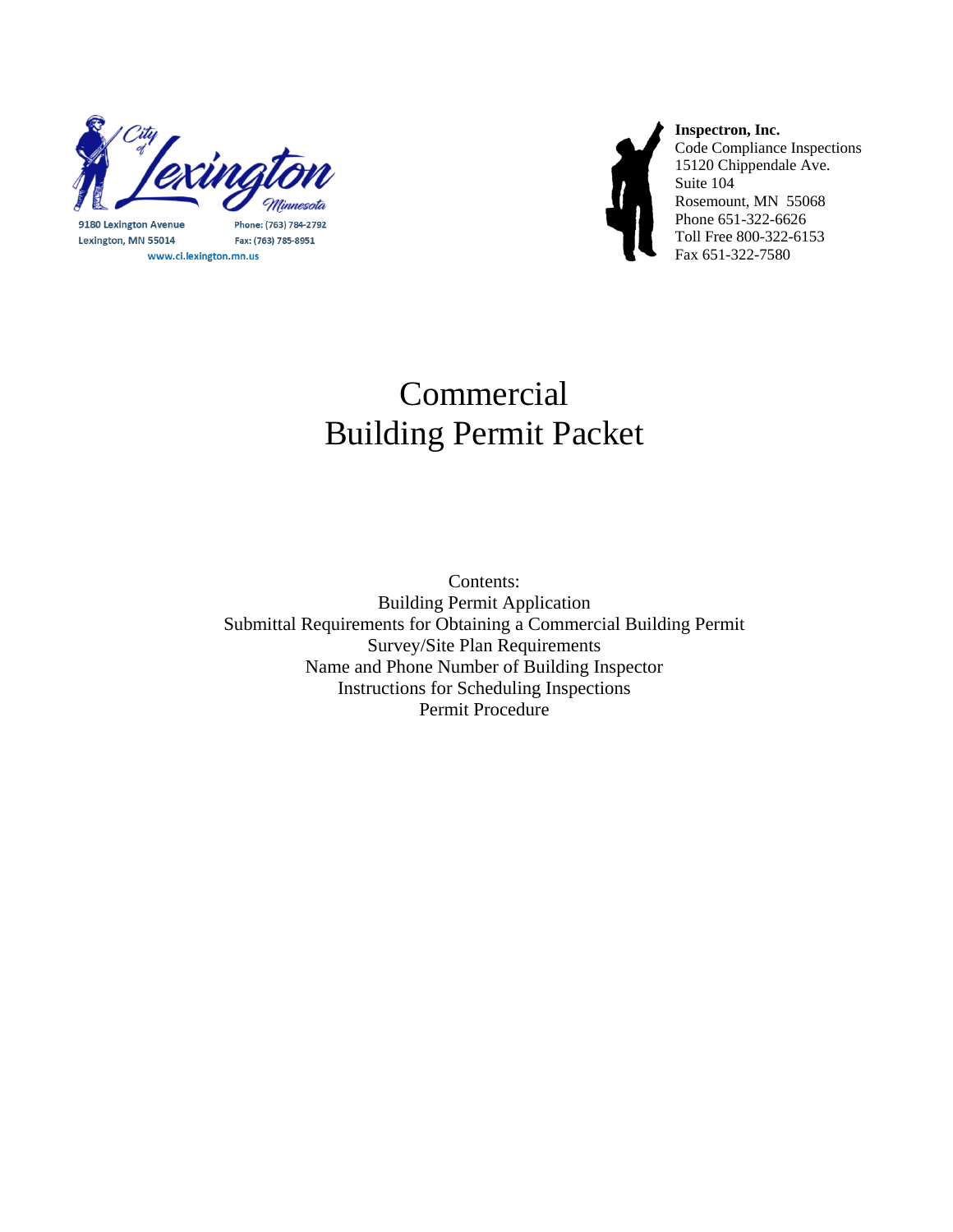Dear Applicant,

We are pleased to introduce to you **INSPECTRON INC**., the inspection agency now performing plan review and construction inspections for the City of Lexington.

All projects that create a new structure, change the foot print or roof line of an existing structure, change occupant load, occupancy classification or exit arrangement are required to have a plan submitted for review prior to issuance of a building permit. A complete plan will include all information requested in the **Building Permit Application Packet** obtained from the City of Lexington or Inspectron, Inc. These plans will be reviewed for compliance with local ordinances and the Building Code. When approved these plans will be the basis of permit issuance and inspection.

For your convenience the inspectors can be reached from 8:00 a.m. to 5:00 p.m. Monday through Friday at 651-322-6626. All inspections will be performed within 24 hours of the time requested and all inspections **must have a 24 hour advanced notice.** 

Inspectron Inc. is located at:

 **Inspectron Inc. 15120 Chippendale Ave. Suite 104 Rosemount, MN 55068** 

We invite your written comments and questions about the services we provide to you. Please let us know what we do right or wrong.

Sincerely,

Ron Wasmund Building Official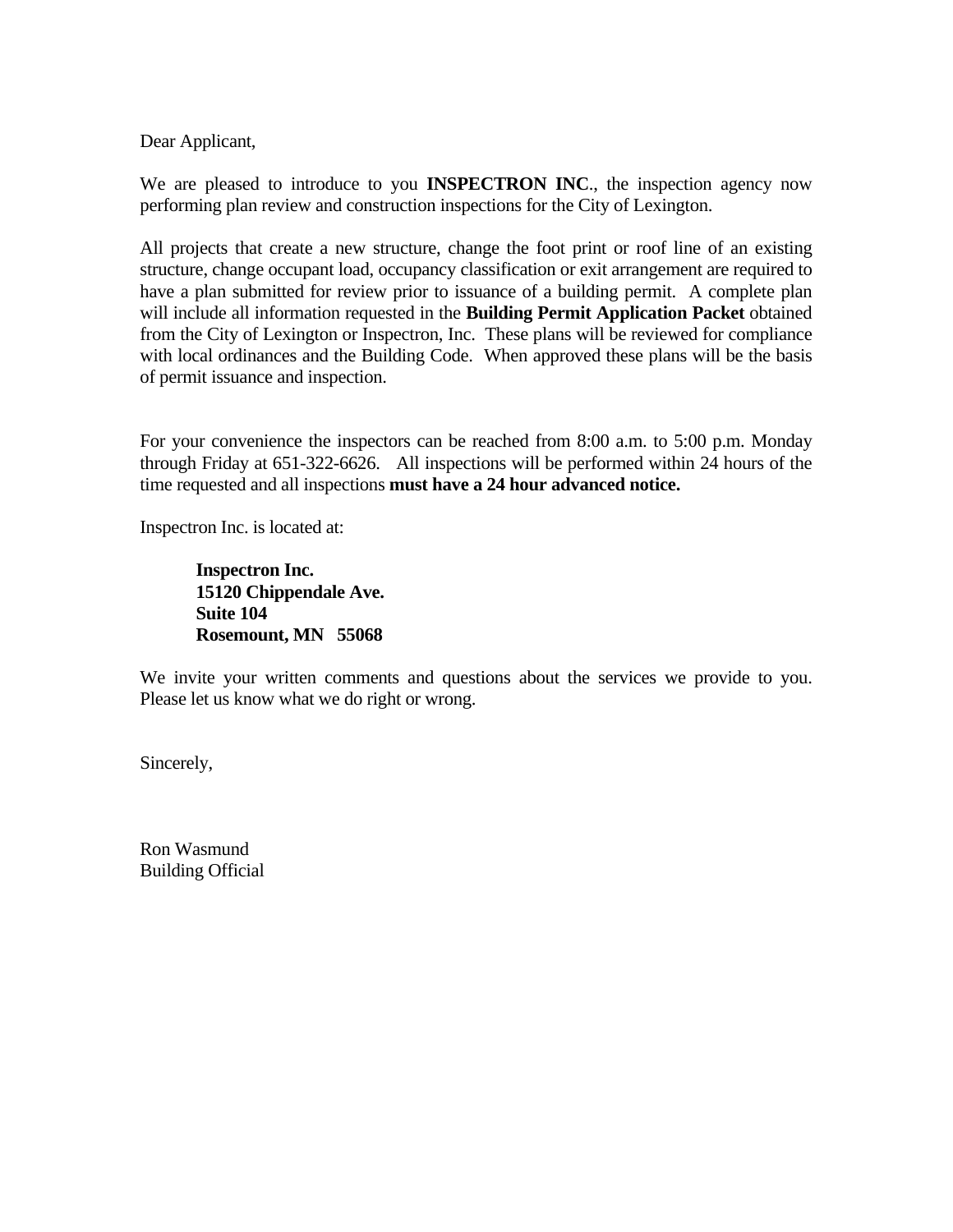### **SUBMITTAL REQUIREMENTS FOR OBTAINING A COMMERCIAL BUILDING PERMIT**

(This list should serve as a checklist for permit applicant)

 $\Box$  I Completed building permit application  $\Box$  II Two sets of complete plans and specs, including: A. Architects Code Analysis B. Floor plan ( showing relationship to existing structure) C. Exterior elevations (if changing) D. Wall cross section (multiple if needed to illustrate engineered bearing points) E. Sizes of framing members, posts, beams and direction of run F. Manufactured truss design engineering certification. G. Architects signature wet stamped on each plan sheet H. Designation of special inspector and inspection schedule..  $\Box$  III Survey  $\Box$  IV Energy calculations on forms approved by the Building Official  $\Box$  V Plat approval from City (On newly created lots)  $\Box$  VI Variance approval from City (only if needed)  $\Box$  VII Conditional Use Permit (only if needed) VIII Grading and erosion control plan approval from Zoning Administrator or

Engineer (if more than 50cyds of soil is disturbed or hauled in)

### **SURVEY/SITE PLAN REQUIREMENTS**

(This list should serve as a checklist for the permit applicant)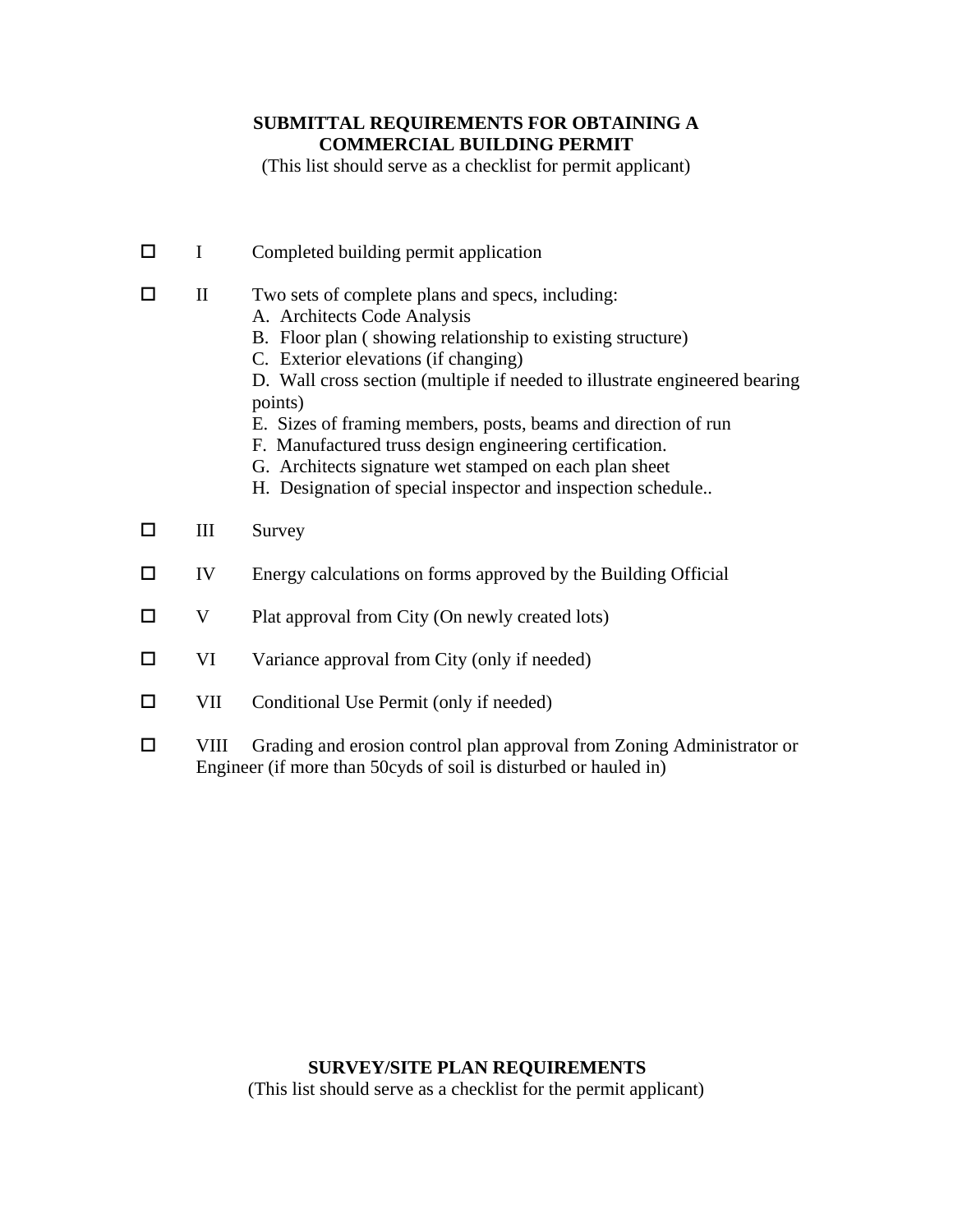| I.    | Property lines showing monument locations. A Registered Land Surveyor<br>must prepare the survey for a new, subdivided or redeveloped lot. The<br>owner may prepare the site plans for building additions, including<br>detached accessory structures if two or more monuments are located or in<br>the opinion of the Building Official that property location is not critical.                                                                                                        |
|-------|-----------------------------------------------------------------------------------------------------------------------------------------------------------------------------------------------------------------------------------------------------------------------------------------------------------------------------------------------------------------------------------------------------------------------------------------------------------------------------------------|
| П.    | Scale of drawing                                                                                                                                                                                                                                                                                                                                                                                                                                                                        |
| III.  | Lot and block number or PID (located on the Anoka County Website<br>property search)                                                                                                                                                                                                                                                                                                                                                                                                    |
| IV.   | Dimensions of lot including square footage and north arrow                                                                                                                                                                                                                                                                                                                                                                                                                              |
| V.    | Dimension of front, rear, side yards                                                                                                                                                                                                                                                                                                                                                                                                                                                    |
| VI.   | Locations of all existing buildings and impervious surfaces on the lot                                                                                                                                                                                                                                                                                                                                                                                                                  |
| VII.  | Location of proposed building/addition                                                                                                                                                                                                                                                                                                                                                                                                                                                  |
| VIII. | Side yard and setback dimensions of buildings on<br>adjacent lots                                                                                                                                                                                                                                                                                                                                                                                                                       |
| IX.   | Location of all easements as shown on record plats                                                                                                                                                                                                                                                                                                                                                                                                                                      |
| X.    | Grade elevations at spots on the lot sufficient to<br>determine contours and at the following specific<br>locations:<br>A. Each lot corner (existing and proposed)<br>B. Elevation of grade at the foundation and top of<br>foundation of structures on adjacent lots<br>C. Elevation of grade at the foundation, and top of<br>foundation of proposed new construction<br>D. Elevation of lowest point of entry (i.e. Door sill or top of<br>window well)<br>E. Lowest floor elevation |
|       |                                                                                                                                                                                                                                                                                                                                                                                                                                                                                         |

XI. Placement and method of erosion control

## **Instructions for Scheduling Inspections**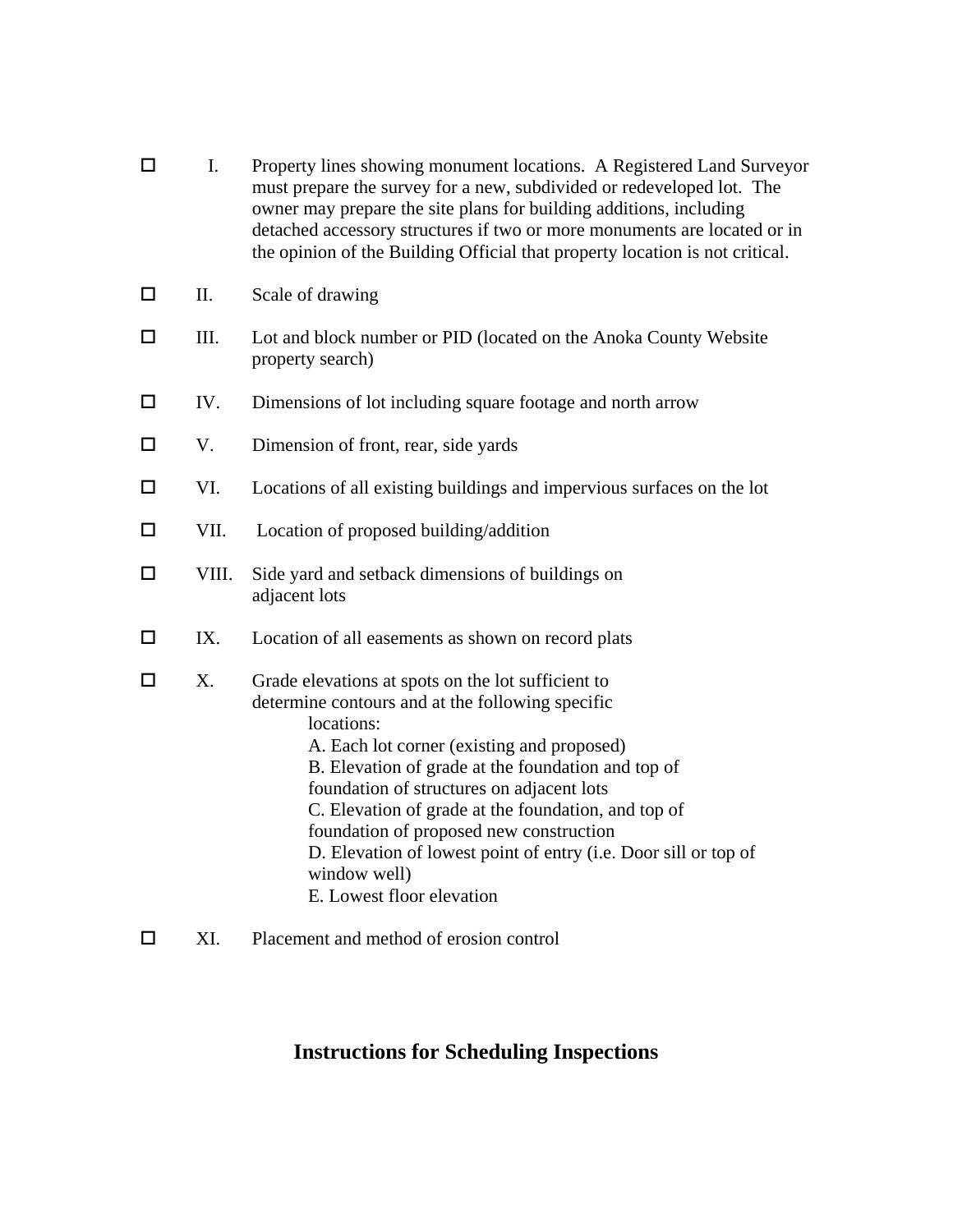All inspections must be scheduled a minimum of 24 hours in advance.

Inspections **MUST** be scheduled by talking to a live person. No inspections will be scheduled by a message left on the answering machine.

Inspections can be scheduled by calling the office at 651-322-6626.

All inspections will be performed within 24 hours of the time requested.

Provide us with the permit number and address when requesting an inspection.

### **Permit Procedure**

#### **PERMIT APPLICATION**

The applicant shall pick up a Building Permit Application Packet from the City or the Building Official. The Building Application Packet (Packet) shall include: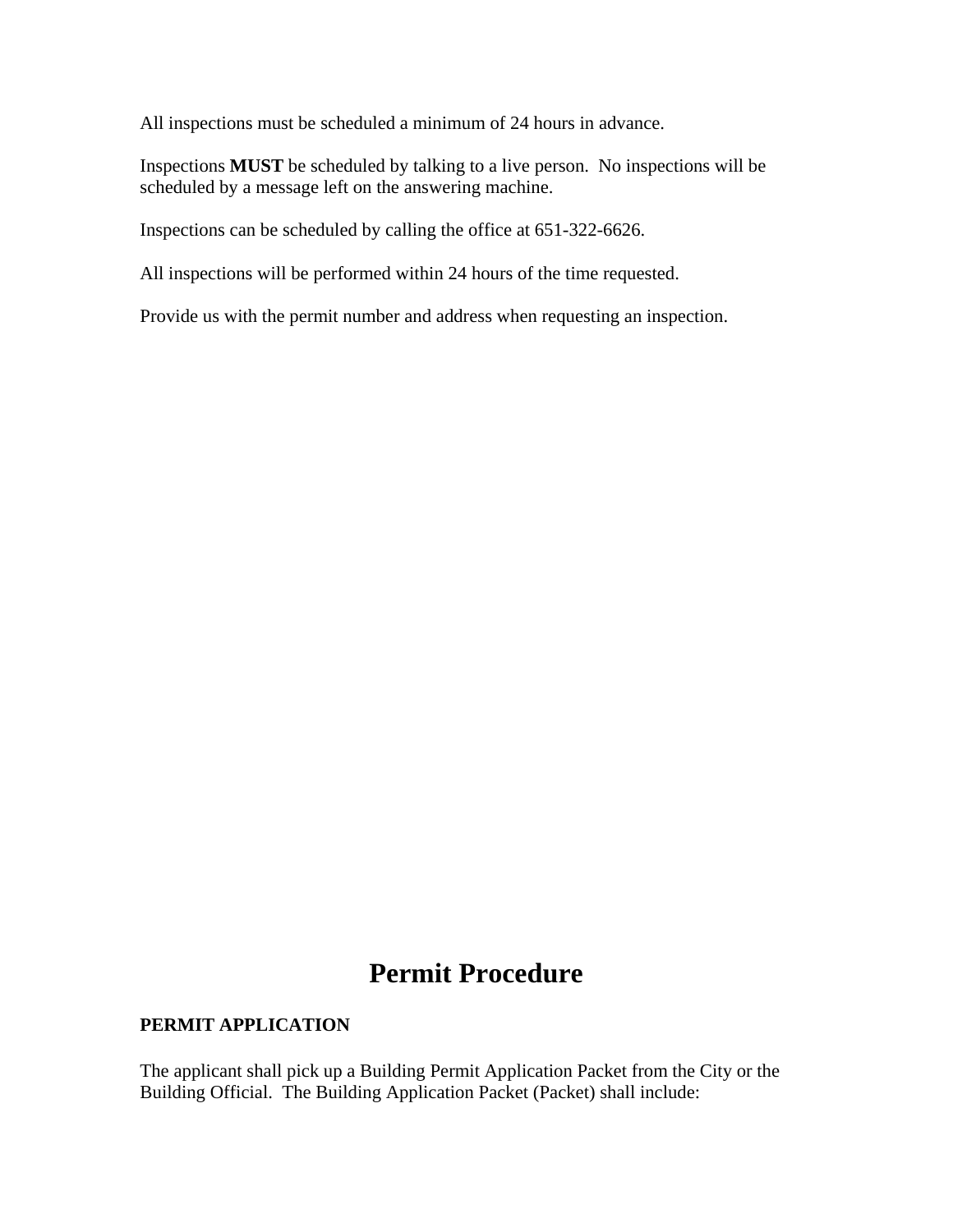Building Permit Application Submittal Requirements for Obtaining a Permit Survey/Site Plan Requirements Name and Phone Number of Building Inspector Instructions for Scheduling Inspections Permit Procedure

The applicant shall submit the completed application package to the city or the Building Official. The Building Official will review the package for completeness. Additional information may be requested prior to acceptance of the application.

The Building Official will review the building permit application. All plans required to be submitted to illustrate and support the construction will be reviewed for compliance with the latest adopted edition of the Building Code. Type written plan review comments will be provided for all plans reviewed.

The Building Official can issue the building permit after final zoning action by the town board and acceptance of the plans.

The Building Official will place the record of zoning action if required, and the plan review comments on file and issue the permit upon receipt of permit fees. The permit and inspection record card along with the applicant's job copy of the approved plans will be available to the applicant by picking them up at the City Hall.

### **PLAN REVIEW**

The Building Official shall perform a review of the plans for compliance with the latest adopted edition of the State Building Code. This time may vary depending on the completeness of the submittal and the complexity of the project. No plan review will be performed on an incomplete submittal. The average standard time for a commercial/industrial plan will be 7 to 10 business days.

Upon completion of the plan review the Building Official shall provide the Applicant a copy of the plan review comments in a plan review letter. The issuance of a building permit will be conditional on the applicant's compliance with the plan review comments. When necessary the applicant and the building official shall arrange a meeting to review the comments.

### **INSPECTIONS**

The applicant shall be responsible for scheduling all required inspections with the Building Official. The number of commercial inspections will be determined at the time of plan review. The required residential inspections include:

Footings - When forms are set but before concrete is placed.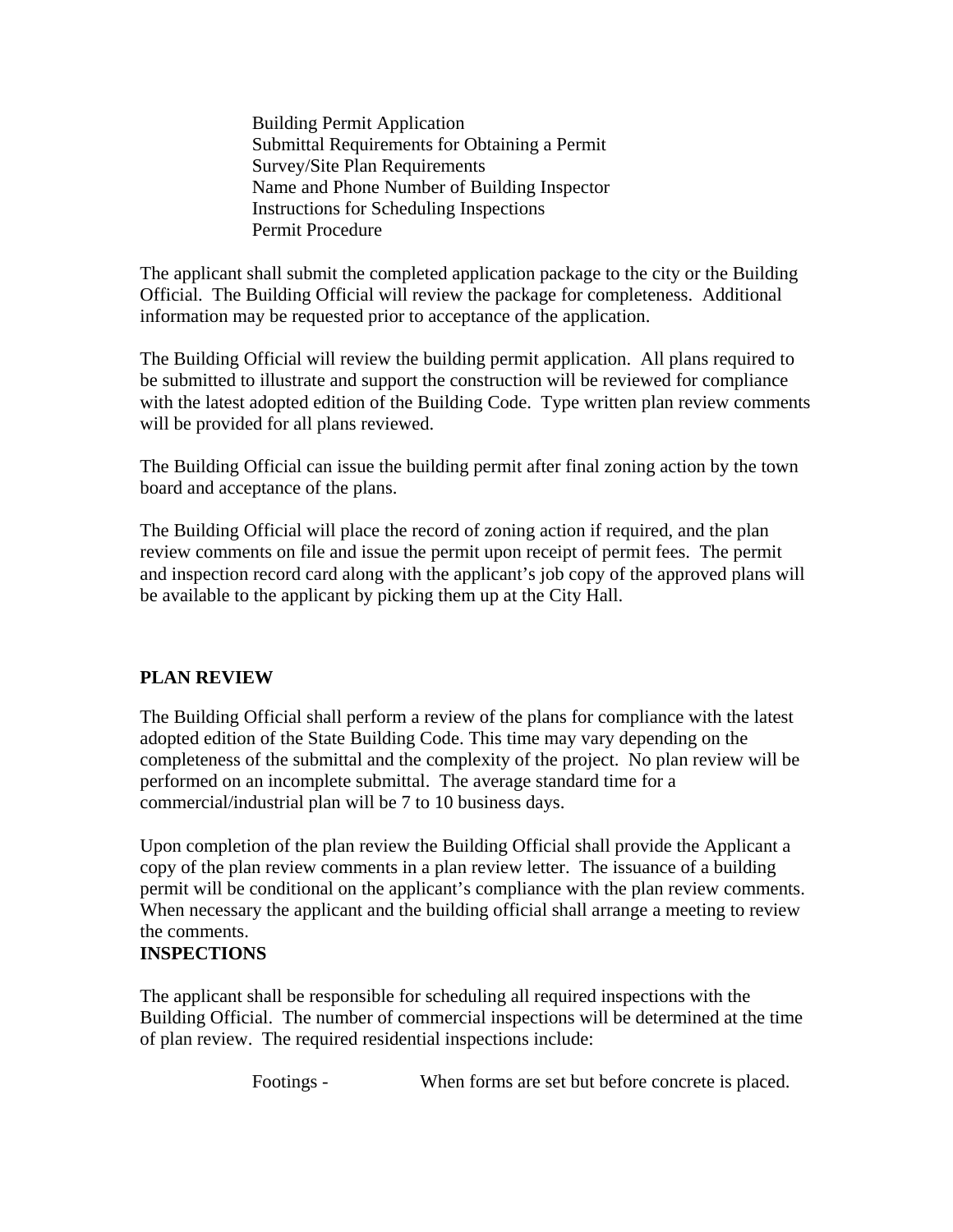| Foundation -             | After walls, insulation, and dampproofing are in<br>place but before backfilling.                                                                           |
|--------------------------|-------------------------------------------------------------------------------------------------------------------------------------------------------------|
| <b>Mechanical RI-</b>    | After gas lines are tested and duct work is started.<br>May be multiple insp. on large projects.                                                            |
| Plumbing RI-             | After all DWV and water supply lines are installed<br>and tested. May be multiple insp. on large projects.                                                  |
| Fire suppression-        | 200 lb hydro test on full system, and final head<br>placement.                                                                                              |
| Framing -                | After plumbing, heating and electrical are roughed<br>in but before insulation.                                                                             |
| Insulation -             | After insulation and vapor barrier are in place but<br>before sheetrock is started.                                                                         |
| Sheetrock -              | Only sheetrock required to be fire rated.                                                                                                                   |
| <b>Final Mechanical-</b> | After all duct work, heating plants installed and<br>tested, dampers in place and system is balanced                                                        |
| Final Plumbing-          | After all fixtures are set and caulked and all<br>accessible equipment is in palce.                                                                         |
| Final Building-          | When structure is ready for Certificate of<br>Occupancy. All work is complete and final<br>electrical inspection has been made but before any<br>occupancy. |

A 24 hour notice is required and shall be provided for all inspections. All inspections will be performed within 24 hours of the time requested. A re-inspection fee will be assessed for each requested inspection that is not ready at the agreed upon time.

The inspector shall complete an inspection report for every inspection performed with one copy to Applicant. One copy will be retained for Inspectron Inc. files.

### **CERTIFICATE OF OCCUPANCY**

A certificate of occupancy will be issued for every new, structurally altered building or a change in occupancy. A copy will be provided to the Applicant, and the Clerk. Inspectron Inc. will retain one copy.